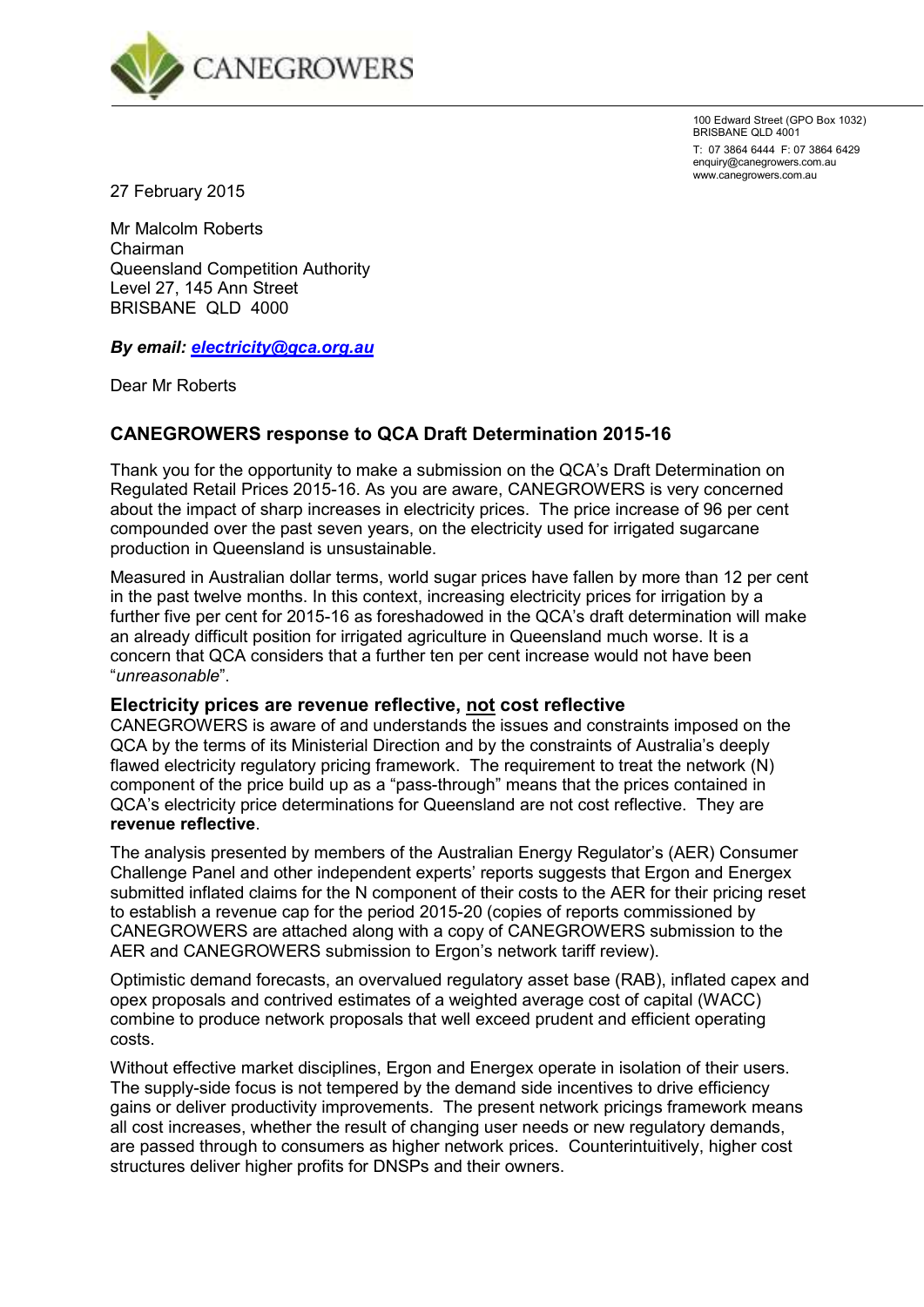Both companies then develop network tariff structures that enable the recovery of the allowed revenue from their customer base. Ergon and Energex cost allocation models are opaque. Neither company has presented evidence that supports the premise that their network tariffs are based on the cost of supplying electricity. The available evidence suggests the network tariffs are designed to ensure the companies collect the maximum receipts their revenue caps allow.

It is important that regulated retail electricity prices are reflective of prudent and efficient operating costs and not, as is presently the case, reflective of inflated revenue claims encouraged by a flawed electricity pricing framework.

Faced with declining demand, businesses in other competitive sectors of the economy would write down the value of under-used assets; work to cut costs and drive efficiencies; re-price their product offerings; and engage with customers to understand their needs and competitor's offerings. With real-world commercial drivers they actively work to reinvigorate their businesses.

These competitive forces are not at work in the Queensland electricity market. The State's regulated electricity pricing framework rewards Ergon and Energex for inflated cost structures therefore exacerbating the problem. The level of electricity prices in Australia, an energy rich economy is unsustainably high. Driving users from the network to alternative technologies, it is creating the so called electricity "death spiral".

In the face of declining network reliability standards and declining network use, the rapid growth in Energex and Ergon's network investments is being driven by the peak network demands of urban and industrial users, not by Queensland's irrigators. Ergon's network use data shows that electricity use for irrigation has declined sharply in recent years. The size of the RAB is being driven by asset revaluation, increasing by the consumer price index annually and by augmentation capex driven by the peak use needs of urban and industrial users. It is clear that QCA is required to treat the AER's determination as a pass through. Given the AER's timetable, it is important that QCA acts on the findings contained in the AER's interim decisions and is not delayed in doing so by the distribution network service providers.

CANEGROWERS is encouraging Ergon to modernise its network tariff structure through the development of network tariffs that recognise irrigators' largely base-load and off-peak use of the network. This would deliver lower electricity tariffs, lift network use and deliver real benefits to irrigators while being revenue neutral to Ergon. It would also enable QCA to reinstate irrigation tariffs (T62, T65 and T66) as core tariffs for irrigation use.

CANEGROWERS supports the government's uniform tariff policy (UTP) because it recognises a *bona fide* role of government in providing the infrastructure necessary to facilitate the growth and development of regional Queensland. Its application requires that irrigation users across Queensland have access to competitively priced electricity.

## **Irrigation tariffs deliver revenues equivalent to business tariffs**

After the price increases proposed in the QCA's draft determination 2015-16, irrigation and farm tariffs (T62, T65 and T66) will deliver Ergon higher revenues than either the general business supply tariff (T20) or the general business supply time of use tariff (22A) (table 2). This observation is based on a 100 day irrigation plan applying 5.34 ML/ha of irrigation water annually. The number of irrigation days used in the cycle is based on monthly average rain rainfall levels and the average water demand of a cane crop in the Bundaberg district (table 1). It assumes a 16.5 hour irrigation day with irrigators using the maximum off-peak time available and the optimal combination of week and weekend day use.

This revenue outcome reflects the fact that the peak usage charges for irrigation and farm tariffs are significantly higher than the prices for T20 and higher than the off-peak and nonsummer use prices for T22. On a revenue collection basis, farm tariffs are likely to deliver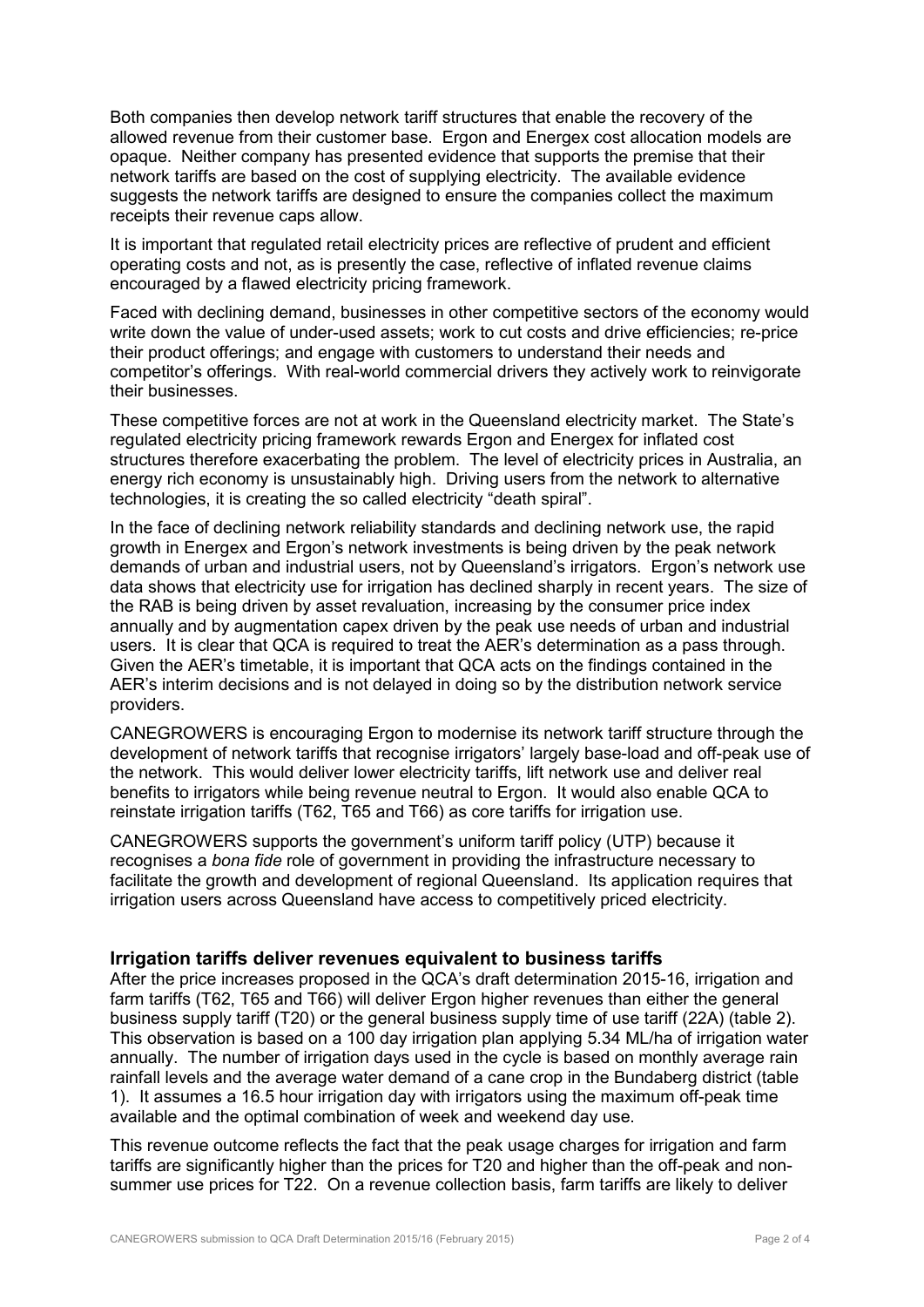more revenue to Ergon than the so-called cost reflective tariffs. This is an odd outcome for tariffs that are obsolete and on a transition path to be cost reflective by 2020.

| Table 1: Irrigation Days per month |                 |          |                   |           |            |            |
|------------------------------------|-----------------|----------|-------------------|-----------|------------|------------|
| Month                              | Oct             | Nov      | <b>Dec</b><br>Jan | Feb       | Mar        | May<br>Apr |
| Days                               | 9               | 15       | 18<br>18          | 12        | 12         | 11<br>5    |
|                                    |                 |          |                   |           |            |            |
| Table 2: Annual cost per tariff    |                 |          |                   |           |            |            |
| Tariff                             | T <sub>20</sub> | T22A     | T62               | T62       | <b>T65</b> | T66        |
|                                    |                 |          | (including        | weekdays) |            |            |
|                                    |                 |          | weekends)         | only)     |            |            |
| Annual cost                        |                 | \$13,160 | \$13,202          | \$15,205  | \$13,456   | \$14,367   |
| \$/ML                              |                 | \$82.06  | \$82.32           | \$94.81   | \$83.61    | \$89.58    |
| \$/kW                              |                 | \$0.2215 | \$0.2222          | \$0.2559  | \$0.2265   | \$0.2418   |

**CANEGROWERS calls on the QCA to:** 

- **Highlight** 
	- o **the deficiencies in the current electricity pricing framework,**
	- o **the risk to Queensland Government that the current asset valuation approach places on the State's finances, and**
	- o **the unsustainable burden revenue reflective prices places on electricity users.**
- **Recommend** 
	- o **Ergon works with Queensland's agricultural community to develop a suite of network tariffs that meet the needs of food and fibre producers, particularly those of irrigated agriculture and that take account of the fact that recent network investments have been driven by the needs of urban and industrial users.**
	- o **QCA revisits proposed tariffs for transitional tariffs (T62, T65 and T66) to ensure they do not reach revenue collection targets until 2020 as per the terms of the Minister's Direction.**

# **Retail Headroom**

As it has in previous determinations, QCA has again allowed a margin for retail headroom in notified prices to "*reward investors for a retailer's exposure to systematic risks associated with providing customer retail services"*. In previous determinations this allowance was designed to facilitate retail competition in Energex's South-East Queensland (SEQ) network. From 1 July 2015, electricity prices in SEQ will be monitored, not notified.

QCA's price comparator tool shows, in recent years, retailers across SEQ have responded to the evolution of the electricity market by developing a number of competitive price offerings and prices to attract customers. A common feature is that retailers across the board have consistently offered prices below QCA's notified prices. The change to price monitoring in SEQ is likely to trigger further changes to prices and innovation in the value propositions that retailers' offer customers connected the Energex network. It is likely that "*standing offer prices*" in SEQ will be below existing price levels and well below the prices foreshadowed in QCA's draft determination.

These competitive retail price offerings have not been and are not available to Ergon's retail customers. Without the opportunity to access prices lower than QCA notified prices, Ergon's retail customers continue to be at a price disadvantage to their SEQ counterparts.

The Ministerial Direction requires QCA to develop uniform tariffs for 2015-16. This direction can only be implemented if QCA removes the headroom allowance for the retail prices it